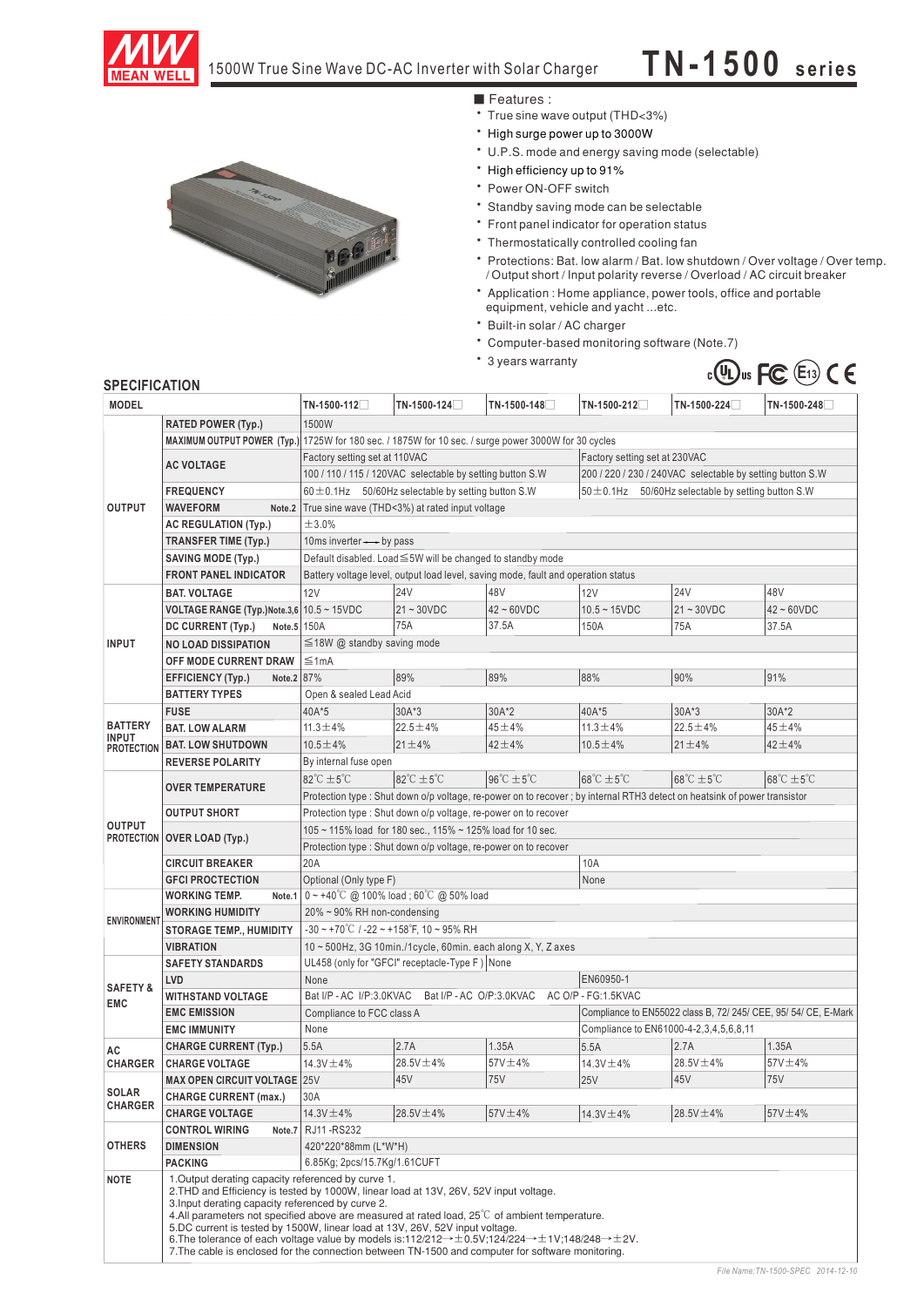

# **Instructions for TN-1500 monitoring software**

- **1. The monitoring software can be downloaded from product section (with TN-1500 specification) on MEAN WELL's official website, http://www.meanwell.com**
- **2.The monitoring software can run on Windows 7 English version, Windows 7 Chinese (Traditional, Taiwan) version, Windows 8 English version and Windows 8 Chinese (Traditional, Taiwan) version**
- **3. Installation of TN-1500 unit and PC**



# **4. Explanation of Monitoring Manu**

4.1 Main Page



Figure 2

- 1. Setting: Adjustment for output voltage, charging related voltage, frequency, and operation mode. Please refer to Figure 3 for details.
- 2. Statistics: Calculate for the percentage of operating period for each operation mode. Please refer to Figure 4 for details.
- 3. R.C. Power off: Power can be turned ON or OFF at the remote location.
- 4. Pause: Stop refreshing the page of monitoring software.
- 5. Status of unit: Indicating current operating status of TN-1500.
- 6. Signals that display current condition of the unit.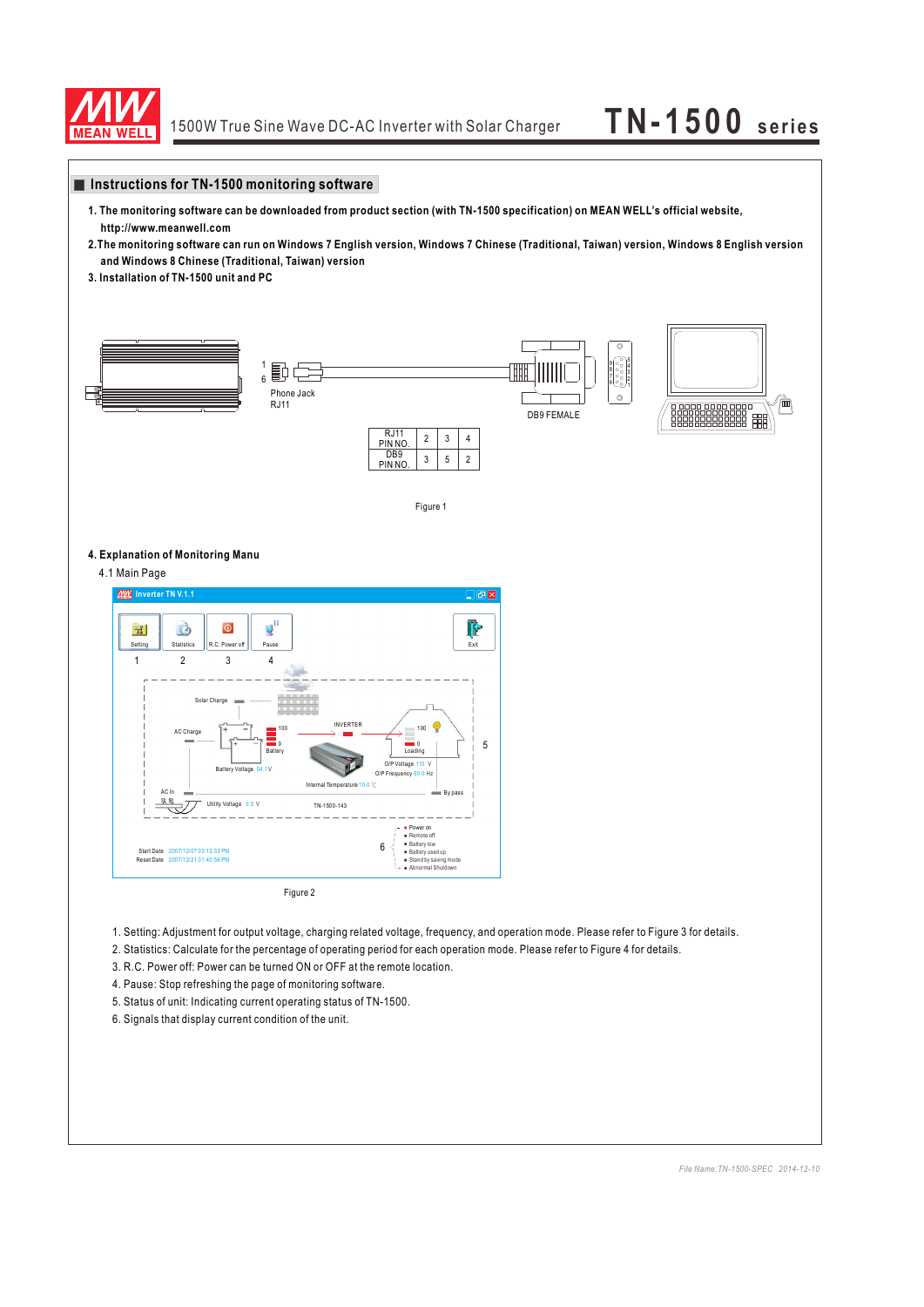

| 4.2 Setting Page                                                                                   |                                                      |                        |                |                |  |  |  |
|----------------------------------------------------------------------------------------------------|------------------------------------------------------|------------------------|----------------|----------------|--|--|--|
| <b>MW</b> Inverter Setting                                                                         |                                                      |                        |                | $\Box$ ex      |  |  |  |
|                                                                                                    |                                                      |                        |                |                |  |  |  |
| <b>File Name</b>                                                                                   | D:\TN_110RR\20071205\REV\TN_110RR\TNF\TN_1K5_512.TNF |                        |                |                |  |  |  |
| Model name                                                                                         | TN-1500-212                                          |                        |                |                |  |  |  |
| Manufacture MeanWell                                                                               |                                                      | Series Number          | LOC-1234567890 |                |  |  |  |
|                                                                                                    | Revision REV:1.10                                    | Date Of Manu.          | 06/23/2007     |                |  |  |  |
| I/O Type                                                                                           | 212<br>$\checkmark$                                  | Equalization Volt.     | $14.3$ V       | $13.5 - 15.0V$ |  |  |  |
| Voltage                                                                                            | 230<br>$\vee$ V                                      | Floating Volt.         | $13.3$ V       | $13.0 - 13.5V$ |  |  |  |
| Frequency                                                                                          | $50 \vee$ Hz                                         | Alarm Volt.            | $11.3$ V       | $11.0 - 11.5V$ |  |  |  |
| Stand-by saving mode $\bullet$ On Off<br>UPS mode $\bullet$ On<br>Energy saving mode $\bigcirc$ On |                                                      | Shutdown Volt.         | $10.5$ V       | $10.0 - 11.0V$ |  |  |  |
| <b>Comm Ports</b>                                                                                  | $\mathbf{1}$                                         | Bauds Rate 9600 $\vee$ |                |                |  |  |  |
| Read                                                                                               | Write<br>Lead                                        |                        |                | Exit           |  |  |  |
| $\overline{2}$                                                                                     | 3<br>4                                               | Read OK!!              |                |                |  |  |  |
|                                                                                                    |                                                      |                        |                |                |  |  |  |

Figure 3

- 1. User can adjust the settings based on the characteristics of batteries been used: Equalization Voltage, Floating Voltage, Alarm Voltage, and Shut-down Voltage. UPS Mode / Energy Saving Mode selection and AC output voltage and frequency can also be set in this page.
- 2. Read: Read current settings of the unit.
- 3. Write: Write the revised setting into the unit.
- 4. Load: Load in factory default settings.

### 4.3 Statistic Page

| <b>MIX</b> Inverter Setting |                        |                                   |        | ⊡@⊠ |
|-----------------------------|------------------------|-----------------------------------|--------|-----|
|                             |                        |                                   |        |     |
| Start Date                  | 2007/12/07 03:13:33 PM | Start Date 2007/12/21 01:40:56 PM |        |     |
| Inverter time rate          | 91.2 %                 | Inverter time rate                | 31.9%  |     |
| <b>Bypass time rate</b>     | 0.0 %                  | <b>Bypass time rate</b>           | 0.0%   |     |
| Shut Down rate              | 8.8%                   | Shut Down rate                    | 68.1 % |     |
| Solar time rate             | 0.0%                   | Solar time rate                   | 0.0%   |     |
| Loading average             | 24.7 %                 | Loading average                   | 63.7 % |     |
|                             |                        |                                   |        |     |
| <b>RESET</b>                |                        |                                   | Exit   |     |

Figure 4

- 1. Start Date: Date that installing the monitoring software.
- 2. Reset Date: Date that resetting the statistics. The Start Date will not be influenced by resetting the statistics or turning off the unit.
- 3 .Inverter time rate: Operating period of "Inverter Mode" represents how many percent of the whole operating period.
- 4. Bypass time rate: Operating period of "Bypass Mode" (energy provides directly by the utility) represents how many percent of the whole operating period.
- 5. Shut down rate: Percentage of time period that the unit is under the condition of shut down.
- **\* Inverter time rate + Bypass time rate + Shut down rate = 100%**
- 6. Solar time rate: Percentage of time period that the solar charger is functioning after turning on the TN-1500 unit.
- 7. Loading average: Average loading after turning on the TN-1500 unit.